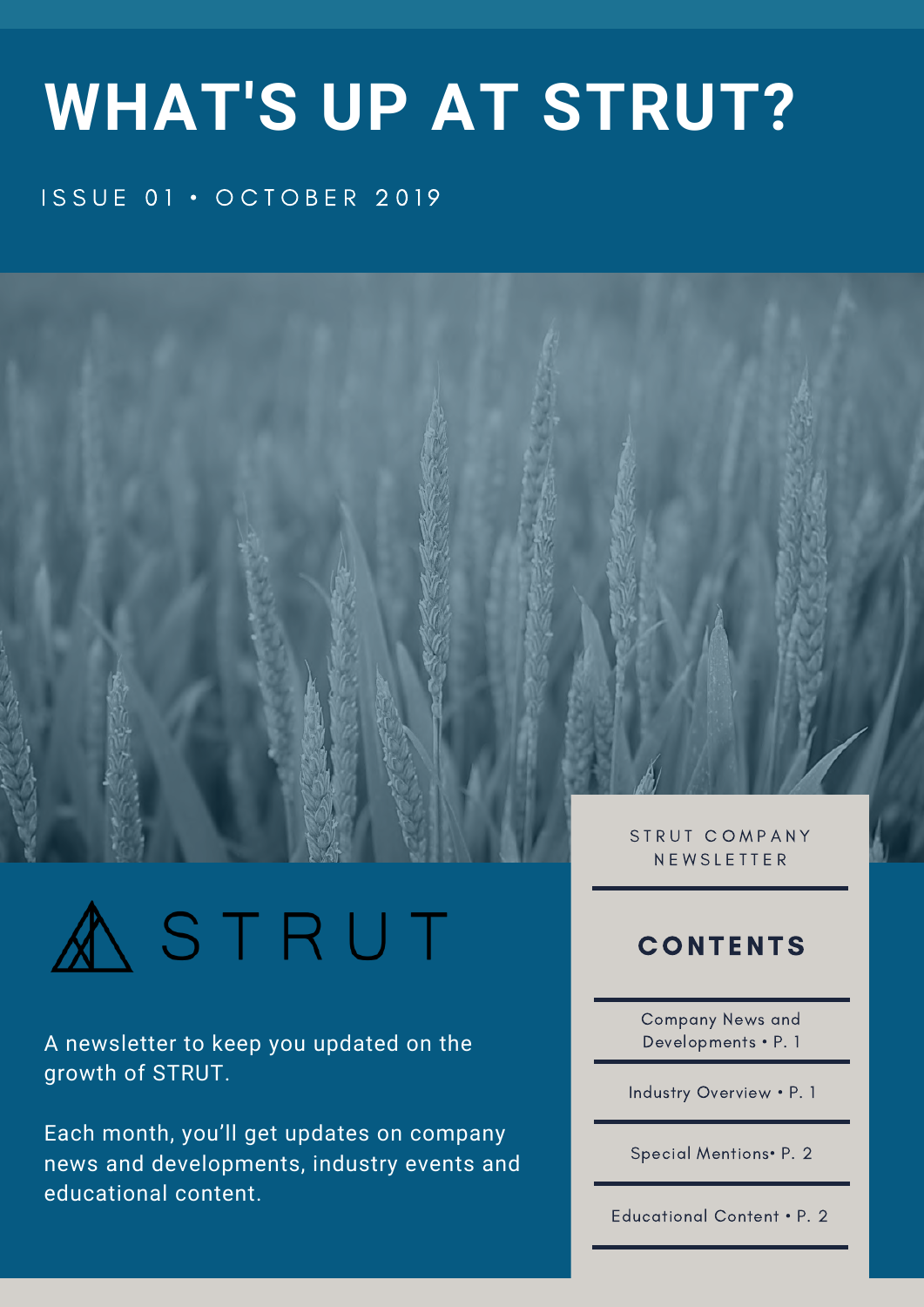### COMPANY NEWS AND DEVE LOPMENTS

#### THE ALPHA NODE

STRUT is excited to announce that we have our Alpha Agricultural node working! This will allow farmers to measure temperatures, humidity, sunlight and soil moisture at different depths.

We are currently testing the nodes to see how durable they are, and so far, they haven't succumbed to the elements yet!

The data that the nodes collect is sent to the STRUT cloud via LoRaWAN. Once the data is in the cloud, we can remotely monitor the conditions of our lovely backyard in Grovedale.

The system can even send us text message alerts, so we will know exactly when to bring the washing in.





# **INDUSTRY OVERVIEW**

FARM TRIALS

Agriculture Victoria and their IoT trials have begun, and with \$12 million of government support, what can we expect?

In agriculture, IoT benefits are far reaching; allowing remote monitoring of soil moisture, weather, disease control or crop yield. Ultimately, this leads to enhanced productivity, competitiveness and sustainability.

The trials aim to increase the uptake of IoT across Victoria and test the benefits of the technology.

Similarly to Agriculture Victoria, we are commencing trials across two farms in the Geelong region. These trials will allow us to prove the value of our system and work alongside farmers.